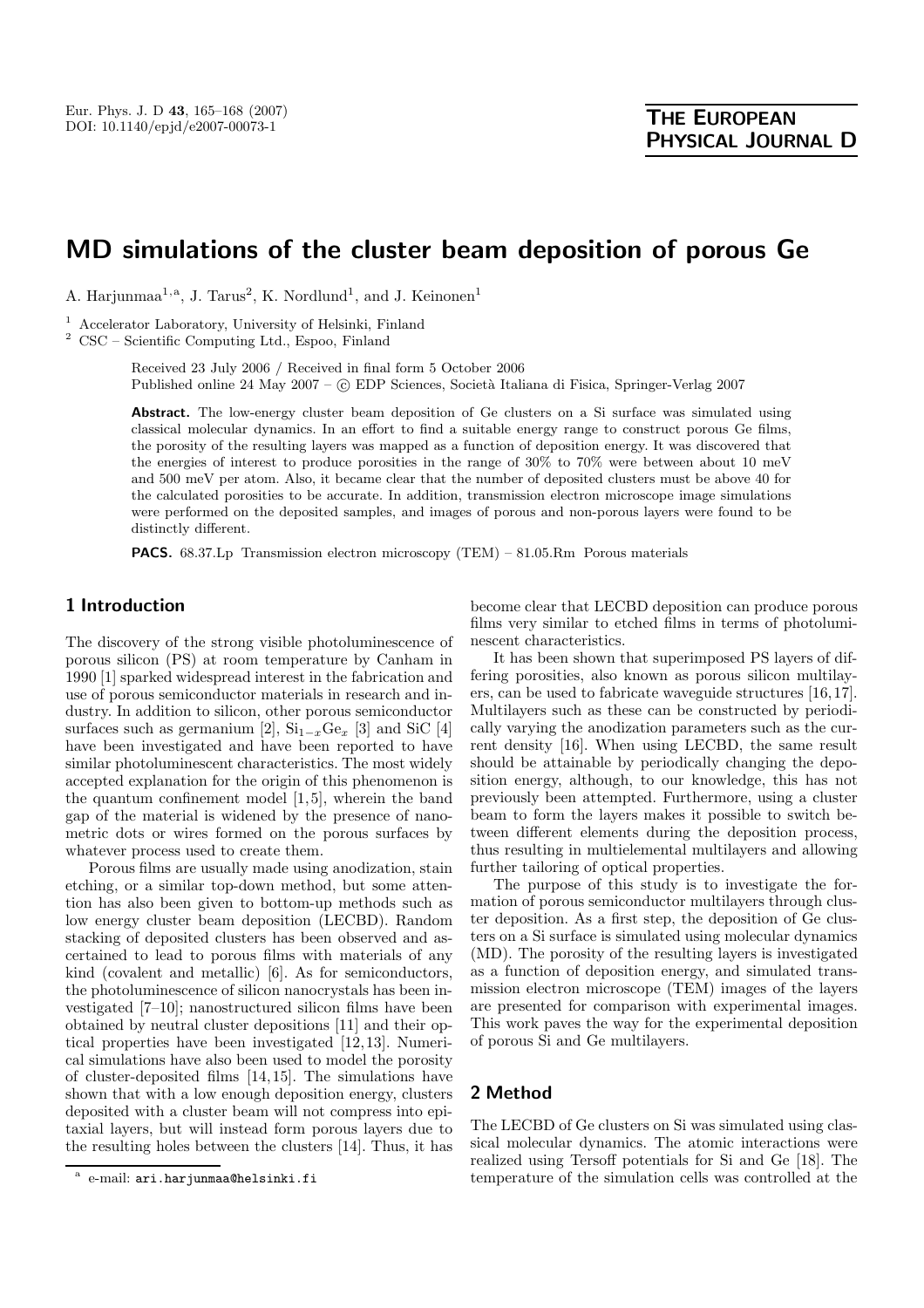bottom  $3 \text{ Å}$  (corresponding to three atomic layers) of the substrates using the Berendsen temperature control algorithm [19] with a time constant of 250 fs. The bottom layer of atoms in each cell was fixed, to simulate the effect of a bulk substrate.

Prior to the deposition simulations, a cluster of 1018 Ge atoms (a suitable mean value for an experimental size distribution) was relaxed using multiple thermal annealing processes and then thermalized to 77 K, corresponding to the experimental setup of our laboratory, where the condensation chamber is cooled with liquid nitrogen. Likewise, a substrate of 27648 Si atoms (six unit cells thick) was relaxed and thermalized to 300 K to simulate a sample holder kept at room temperature. Then, using the parameters mentioned above, a single cluster was deposited on the substrate and observed for 10 ns to determine the behavior of the potential energy as a function of time, in an effort to find the minimum time step  $\Delta t$ between consecutive clusters that would allow sufficient relaxation of the deposited clusters. During the relaxation process, the potential energy showed very little change after deposition and none at all after 1 ns.

With this in mind, sets of up to 40 clusters were deposited at different energies ranging from 0.01 eV to 1.0 eV per atom, using a  $\Delta t$  value of 100 ps, or just enough time for a deposited cluster to reach the surface. The porosities of the resulting layers were calculated to determine the area of interest for the deposition energy. In the case of PS, it has been shown that the photoluminescence intensity of a layer is a function of the layer's porosity [5]. While the ideal porosity is above 70%, visible photoluminescence can still be detected from PS films with porosities well under 30% [20]. Thus, the goal in this study was to find the range of deposition energies that would result in porosities in the range of 30% to about 70%, which is close to the maximum porosity attainable with this method when depositing at thermal energies [13].

After this, the main simulations were initiated using the relevant deposition energies and a  $\Delta t$  of 1 ns. These simulations are currently running and will eventually serve to confirm and elaborate on the results obtained with the preliminary (low  $\Delta t$ ) simulations presented here.

### **3 Results and discussion**

#### **3.1 Porosity**

Porosity is defined as the proportion of the non-solid part of a layer volume to the total layer volume. In this work, the porosities  $P$  of the deposited layers were calculated according to the equation

$$
P = 1 - \frac{Na_{\text{Ge}}^3}{N_0 V},\tag{1}
$$

where  $N$  is the total number of deposited atoms,  $a_{\text{Ge}}$  the lattice constant of germanium,  $N_0$  the number of atoms in a Ge unit cell, and  $V$  the total volume of the deposited layer. The maximum porosity P*max* was obtained using



**Fig. 1.** Film porosities  $P_{max}$  (circle) and  $P_{min}$  (triangle) as a function of deposition energy per atom for runs of 30 deposited clusters.



**Fig. 2.** Film porosities  $P_{max}$  (circle) and  $P_{min}$  (triangle) as a function of the number of deposited clusters for a deposition energy of 100 meV (filled) and 1 eV (open) per atom.

the maximum volume  $V_{\max},$  defined as the cuboid limited by the periodic boundaries of the cell and the height of the highest deposited atom; the minimum porosity P*min* was obtained using the minimum volume V*min*, where the volume was only integrated up to each surface atom [15]. The porosities thus calculated are presented as a function of deposition energy in Figure 1.

Both P*max* and P*min* clearly decrease as a function of the deposition energy, but although  $P_{min}$  eventually goes to zero, P*max* seems to level off at around 50%. This is because there are too few deposited clusters — because of the way the porosities are calculated, surface roughness can cause a significant erroneous increase in P*max* if the deposited layer is too thin. However, P*min* is always too small for the opposite reason, since it does not take into account open crevices on the layer surface that may greatly contribute to a layer's actual porosity. It has been shown that as the volume-to-surface ratio  $\eta$  of a porous layer increases, the calculated porosities converge to a single value [15], as demonstrated in Figure 2. This means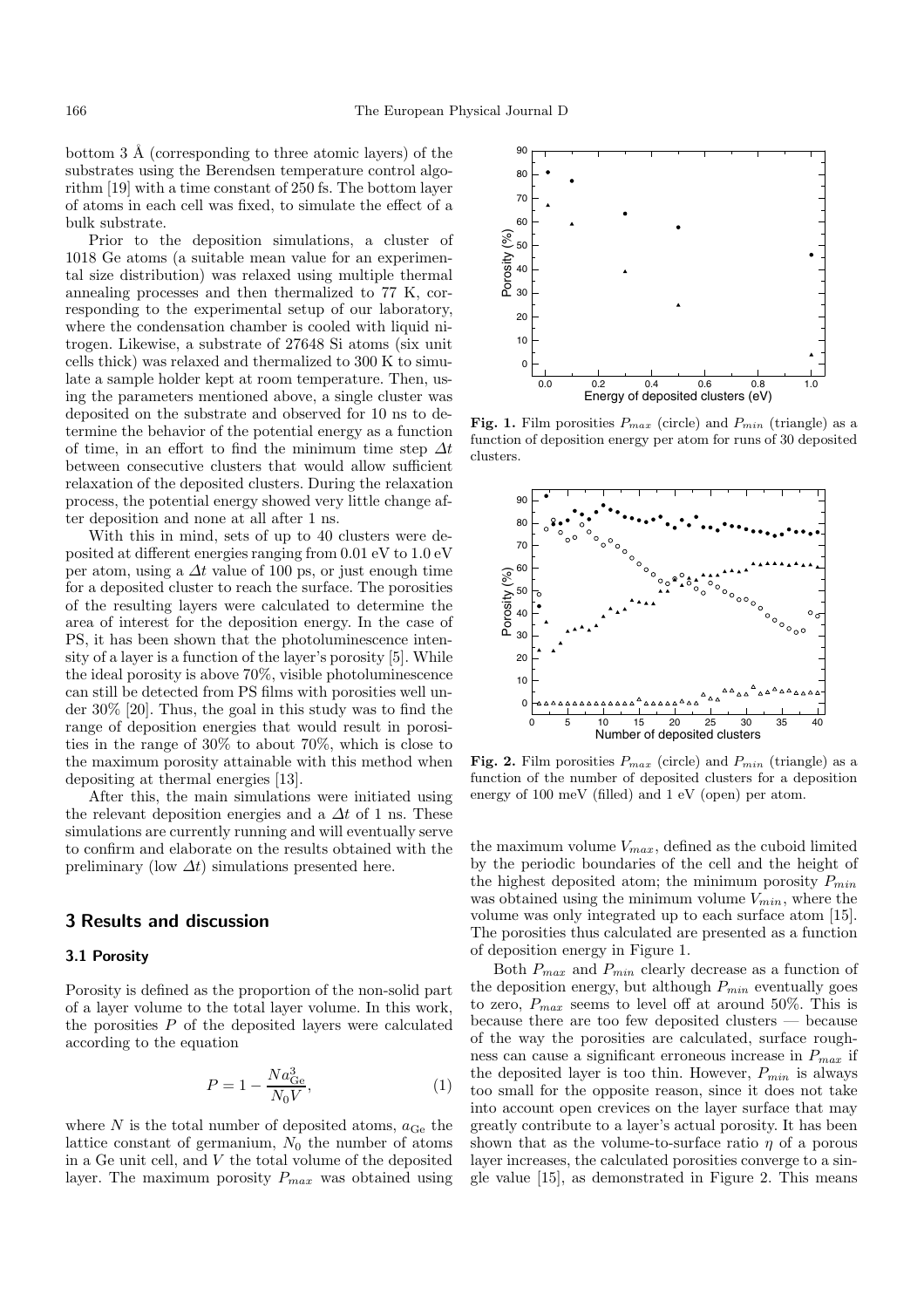

**Fig. 3.** Atomic cross-sections of deposited layers of 25 clusters with a deposition energy of (a) 10 meV, (b) 100 meV, (c) 300 meV, (d) 500 meV, and (e) 1 eV.



**Fig. 4.** Simulated cross-sectional TEM images of layers deposited using an energy of 10 meV (left) and 1 eV (right). The beam direction is from left to right.

that the more clusters are deposited, the closer  $P_{max}$  will be to the actual porosity — in reference [15], the number of clusters deposited ranged from 100 to  $10^6$ .

When the deposition energy is increased to 1 eV per atom, it is clear from simple visual observation (as in Figure 3), and the fact that the porosities of Figures 1 and 2 drop to zero, that the layers are no longer porous. This is due to the compression and deformation of the energetic clusters upon impact. In this case, P*max* is only an indication of the surface roughness, the effect of which is reduced as the volume of the deposited layer increases.

#### **3.2 Image simulations**

TEM image simulations of the deposited samples were performed using the program EMS [21]. The simulation parameters included a beam energy of 200 kV, an objective aperture of 2.0 nm*−*<sup>1</sup>, a spherical aberration of 1.0 mm and no defocus. The sampling was  $1024 \times 1024$ . The resulting images are presented in Figure 4.

In the 10 meV image, it is possible to distinguish columnar structures indicative of a porous layer [22]. In the 1 eV image, however, the deposited layer is nearly uniform with almost no distinctive features. This is due to the differences in atomic positions apparent in Figure 3: the low-energy depositions leave different amounts of empty space within the layer, widening the image contrast, while the high-energy depositions produce a layer of uniform density, making the deposited clusters indistinguishable to the electron beam. Thus, it could be expected that an increase in porosity would result in an increase in image contrast in the deposited region.

## **4 Conclusion**

The preliminary results indicate that the deposition energy range of interest for producing films with a porosity between 30% and 70% is about 10 meV to 500 meV per atom. Below 10 meV, not much increase in porosity can be expected, as the clusters do not compress at all and any variations are purely random; above 500 meV, the layers become completely compressed and no holes are formed between them. With further research, it will be possible to define empirical parameters for a fit function to describe layer porosity as a function of deposition energy. For this, the simulations must run for more than 40 clusters to ascertain that the calculated porosity values approach those of a layer of realistic thickness. Also, a longer  $\Delta t$  must be used to allow the deposited clusters to relax.

While the primary goal in using TEM image simulations is to be able to compare simulated images with experimental ones, the ultimate motivation is to find a quantitative way of measuring the porosity of the samples. Mapping image contrast as a function of layer porosity is one way to achieve this — another might involve using diffraction contrast imaging to find a method more sensible to slight differences in layer structure. Both methods can be simulated and thus combined with the MD simulations currently underway.

Keeping in mind several experimental limitations, we will attempt to construct similar porous layers experimentally. Instead of being able to use the monodisperse clusters with the well-defined deposition energies used in this study, the size distribution will be centered close to one thousand atoms using a quadrupole mass filter, and the